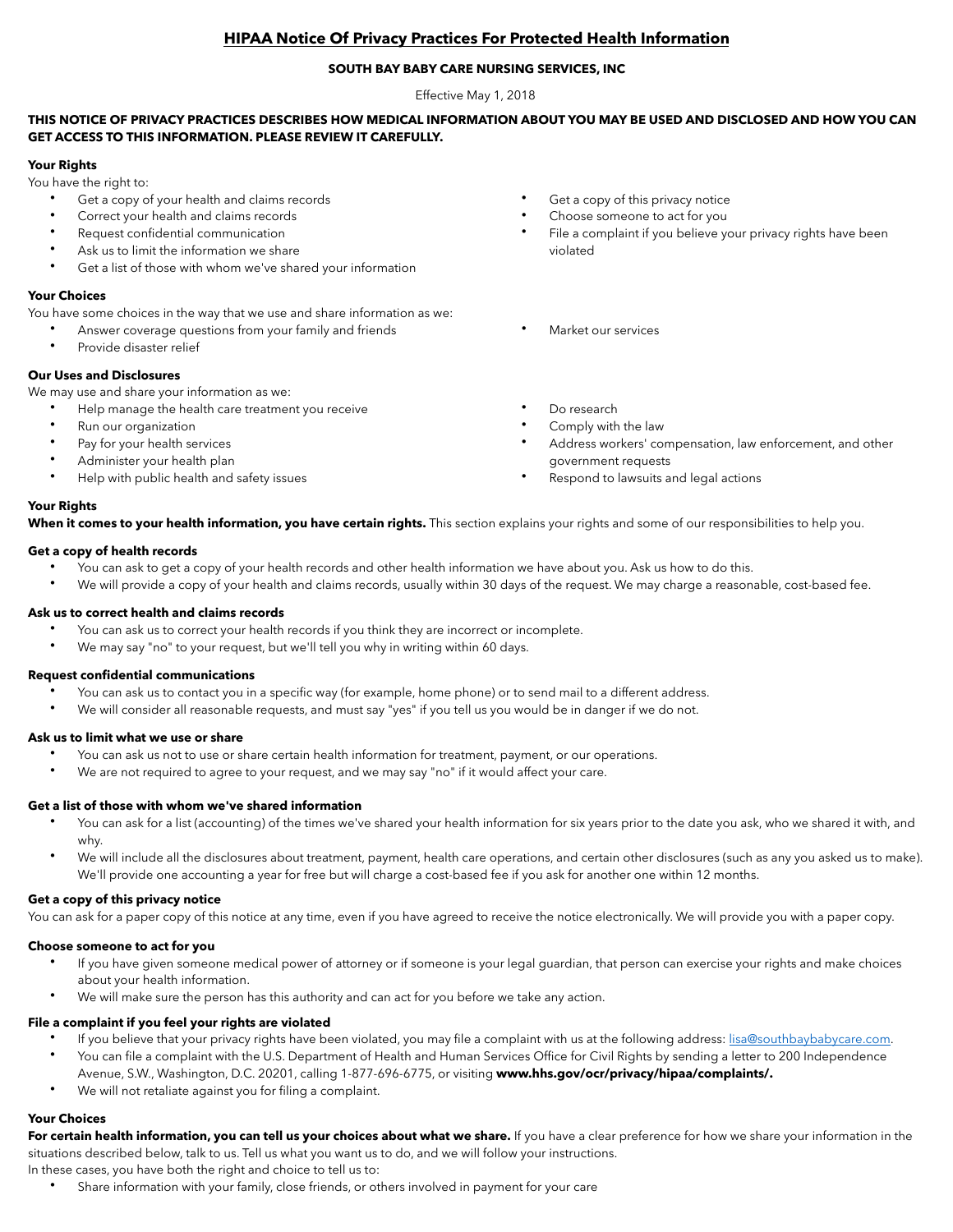Share information in a disaster relief situation

If you are unable to tell us your preference (i.e. if you are unconscious), we may share your information if we believe it is in your best interest.

In these cases we *never* share your information unless you give us written permission:

- Marketing purposes
- Sale of your information

#### **Our Uses and Disclosures**

## **How do we typically use or share your health information?**

We typically use or share your health information in the following ways.

#### **Help manage the health care treatment you receive**

We can use your health information and share it with professionals who are treating you.

*Example: A doctor sends us information about your diagnosis so we can arrange additional services.*

#### **Run our organization**

We can use and disclose your information to run our organization and contact you when necessary.

*Example: We use health information about you to develop better services for you.*

#### **How else can we use or share your health information?**

We are allowed or required to share your information in other ways - usually in ways that contribute to the public good, such as public health and research. We have to meet many conditions in the law before we can share your information for these purposes. For more information see: *www.hhs.gov/ocr/privacy/hipaa/ understanding/consumers/index.html***.**

#### **Help with public health and safety issues**

We can share health information about you for certain situations such as:

- Preventing disease
- Helping with product recalls
- Reporting adverse reactions to medications
- Reporting suspected abuse, neglect, or domestic violence
- Preventing or reducing a serious threat to anyone's health or safety

#### **Comply with the law**

We will share information about you if state or federal laws require it, including with the Department of Health and Human Services if it wants to see that we're complying with federal privacy law.

#### **Address workers' compensation, law enforcement, and other government requests**

We can use or share health information about you:

- For workers' compensation claims
- For law enforcement purposes or with a law enforcement official
- With health oversight agencies for activities authorized by law
- For special government functions such as military, national security, and presidential protective services

#### **Respond to lawsuits and legal actions**

We can share health information about you in response to a court or administrative order, or in response to a subpoena.

#### **Our Responsibilities**

- We are required by law to maintain the privacy and security of your protected health information.
- We will let you know promptly if a breach occurs that may have compromised the privacy or security of your information.
- We must follow the duties and privacy practices described in this notice and give you a copy of it.
- We will not use or share your information other than as described here unless you tell us we can in writing. If you tell us we can, you may change your mind at any time. Let us know in writing if you change your mind.

For more information see: *[www.hhs.gov/ocr/privacy/hipaa/understanding/consumers/noticepp.html](http://www.hhs.gov/ocr/privacy/hipaa/understanding/consumers/noticepp.html)***.** 

#### **Changes to the Terms of this Notice**

We can change the terms of this notice, and the changes will apply to all information we have about you. The new notice will be available upon request, on our web site, and we will mail a copy to you.

#### **Further Information**

If you have questions about this Notice of Privacy Practices or would like further information about your privacy rights, contact: Lisa Grossman, at (310) 650-9722 or [lisa@southbaybabycare.com.](mailto:lisa@southbaybabycare.com)